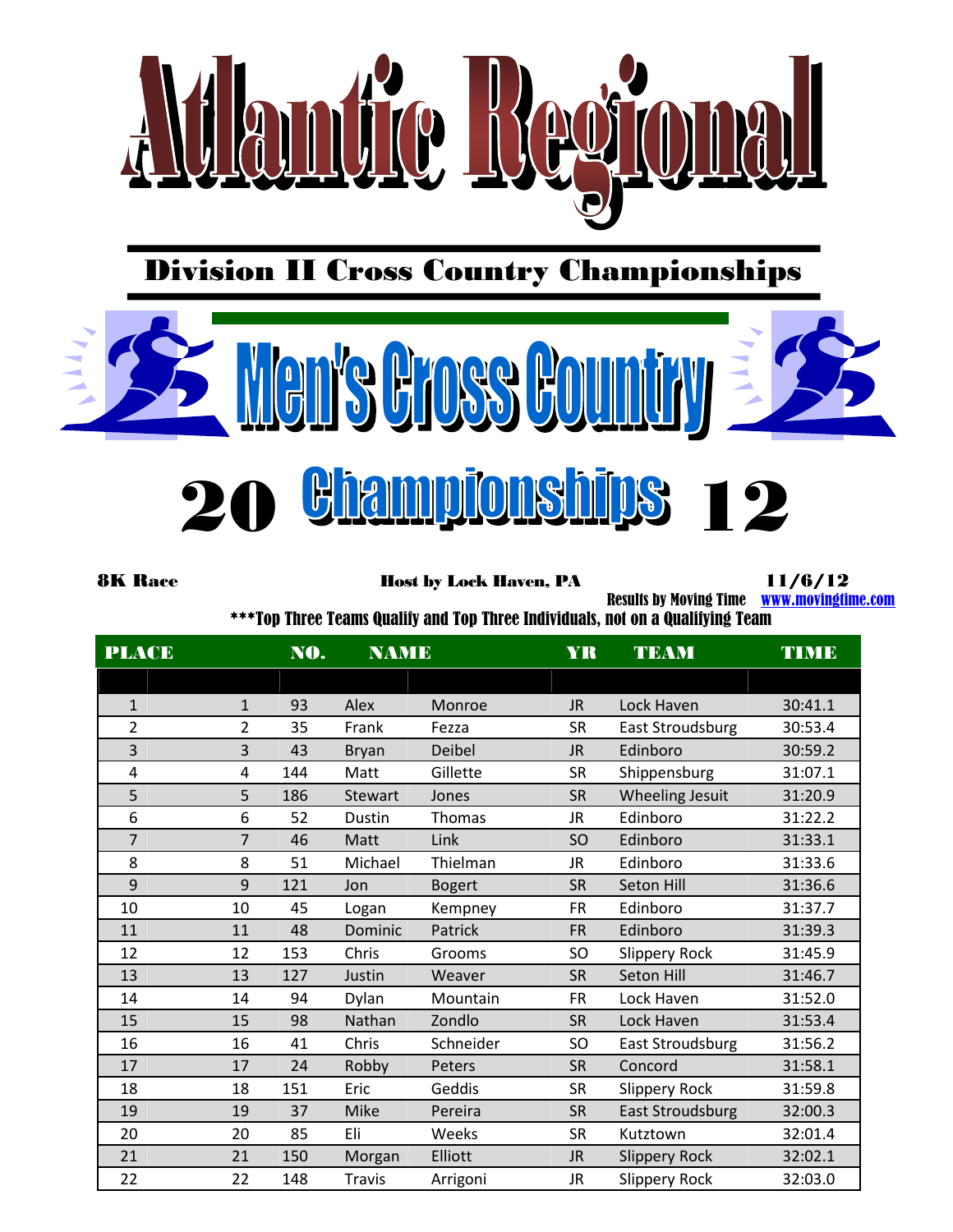| 23       | 23 | 49  | Jordan         | Roose          | <b>JR</b> | Edinboro                | 32:03.1 |
|----------|----|-----|----------------|----------------|-----------|-------------------------|---------|
| 24       | 24 | 154 | Alex           | Koksal         | <b>JR</b> | <b>Slippery Rock</b>    | 32:03.4 |
| 25       | 25 | 185 | Luke           | Holubeck       | <b>JR</b> | Wheeling Jesuit         | 32:05.8 |
| 26       | 26 | 34  | Amr            | Aldeen         | <b>SR</b> | <b>East Stroudsburg</b> | 32:09.6 |
| 27       | 27 | 149 | Mike           | <b>Beegle</b>  | <b>JR</b> | <b>Slippery Rock</b>    | 32:14.5 |
| 28       | 28 | 77  | Matt           | Rutt           | <b>SR</b> | Indiana (Pa.)           | 32:16.7 |
| 29       | 29 | 182 | Nathan         | Whitacre       | SO        | West Virginia           | 32:18.9 |
| 30       | 30 | 92  | Shawn          | Lake           | JR.       | Lock Haven              | 32:18.9 |
| 31       | 31 | 76  | Raymon         | Ofman          | SO        | Indiana (Pa.)           | 32:19.5 |
| 32       | 32 | 39  | Jim            | Romano         | <b>SR</b> | <b>East Stroudsburg</b> | 32:20.8 |
| 33       | 33 | 69  | Victor         | Costello       | <b>JR</b> | Indiana (Pa.)           | 32:21.0 |
| 34       | 34 | 110 | Paul           | Schwan         | <b>SO</b> | Mercyhurst              | 32:22.4 |
| 35       | 35 | 89  | Michael        | Garraway       | <b>SR</b> | Lock Haven              | 32:24.0 |
| 36       | 36 | 72  | Clint          | Keller         | JR.       | Indiana (Pa.)           | 32:30.1 |
| 37       | 37 | 79  | Zach           | Fleming        | <b>JR</b> | Kutztown                | 32:30.1 |
| 38       |    | 68  | TJ             | Abel           | <b>SR</b> | Glenville St.           | 32:34.4 |
| 39       | 38 | 191 | Patrick        | Stanton        | SO        | <b>Wheeling Jesuit</b>  | 32:35.2 |
| 40       | 39 | 147 | Ryan           | Spangler       | <b>FR</b> | Shippensburg            | 32:36.5 |
| 41       | 40 | 95  | Michael        | Nemeth         | <b>SR</b> | Lock Haven              | 32:37.7 |
| 42       | 41 | 141 | <b>Braden</b>  | <b>Bruning</b> | <b>FR</b> | Shippensburg            | 32:40.3 |
| 43       | 42 | 146 | <b>Brian</b>   | Quintrell      | <b>SR</b> | Shippensburg            | 32:48.2 |
| 44       | 43 | 142 | <b>Bernard</b> | England        | SO        | Shippensburg            | 32:50.0 |
| 45       | 44 | 91  | Tyler          | Hileman        | <b>JR</b> | Lock Haven              | 32:50.3 |
| 46       | 45 | 36  | Chris          | Ott            | SO        | East Stroudsburg        | 32:51.6 |
| 47       | 46 | 143 | Peter          | Gelston        | SO        | Shippensburg            | 32:53.6 |
| 48       |    | 101 | Jesse          | Jones          | SO        | Mansfield               | 32:55.4 |
| 49       | 47 | 80  | Andrew         | Hinrichs       | <b>JR</b> | Kutztown                | 33:00.7 |
| 50       | 48 | 155 | Jaron          | Martin         | SO        | <b>Slippery Rock</b>    | 33:02.0 |
| 51       | 49 | 122 | Josh           | Davis          | SO        | Seton Hill              | 33:03.3 |
| 52       | 50 | 164 | Sean           | Sebeck         | <b>SR</b> | <b>West Chester</b>     | 33:09.9 |
| 53       | 51 | 124 | Chris          | LaCava         | SO        | Seton Hill              | 33:10.1 |
| 54       | 52 | 13  | Chris          | Poss           | <b>SR</b> | California U.           | 33:14.2 |
| 55       | 53 | 78  | Jake           | Austin         | <b>JR</b> | Kutztown                | 33:14.7 |
| 56       | 54 | 125 | Steve          | Lafferty       | <b>FR</b> | Seton Hill              | 33:15.4 |
| 57       | 55 | 163 | Zack           | Musselman      | SO        | <b>West Chester</b>     | 33:16.0 |
| 58       |    | 158 | Torion         | <b>Bailey</b>  | <b>JR</b> | St. Augustine's         | 33:16.6 |
| 59       | 56 | 14  | Abel           | Robinault      | <b>FR</b> | California U.           | 33:17.7 |
| 60       | 57 | 187 | Matt           | Mason          | <b>SR</b> | <b>Wheeling Jesuit</b>  | 33:21.8 |
| 61       | 58 | 183 | <b>Nick</b>    | Bonaventure    | <b>JR</b> | Wheeling Jesuit         | 33:22.7 |
| 62       | 59 | 176 | Aaron          | Estep          | <b>JR</b> | West Virginia           | 33:27.2 |
| 63       | 60 | 145 | Chris          | Mullin         | <b>FR</b> | Shippensburg            | 33:29.6 |
| 64       | 61 | 161 | Ed             | Brittingham    | <b>SR</b> | <b>West Chester</b>     | 33:33.6 |
| 65       | 62 | 106 | Jacob          | Griffin        | <b>JR</b> | Mercyhurst              | 33:34.5 |
| 66       |    | 102 | Will           | Mullen         | <b>SO</b> | Mansfield               | 33:39.0 |
| 67       | 63 | 178 | Lucas          | Greza          | <b>JR</b> | West Virginia           | 33:39.2 |
| 68       | 64 | 181 | <b>Taylor</b>  | <b>Stacy</b>   | <b>FR</b> | West Virginia           | 33:40.5 |
| 69       | 65 | 162 | Curran         | Kneebone       | <b>SO</b> | <b>West Chester</b>     | 33:42.7 |
| 70       | 66 | 159 | Jack           | <b>Barnett</b> | <b>SR</b> | <b>West Chester</b>     | 33:43.5 |
|          |    |     |                |                |           |                         |         |
| 71<br>72 | 67 | 67  | Joseph         | Wisniewski     | <b>FR</b> | Gannon                  | 33:43.7 |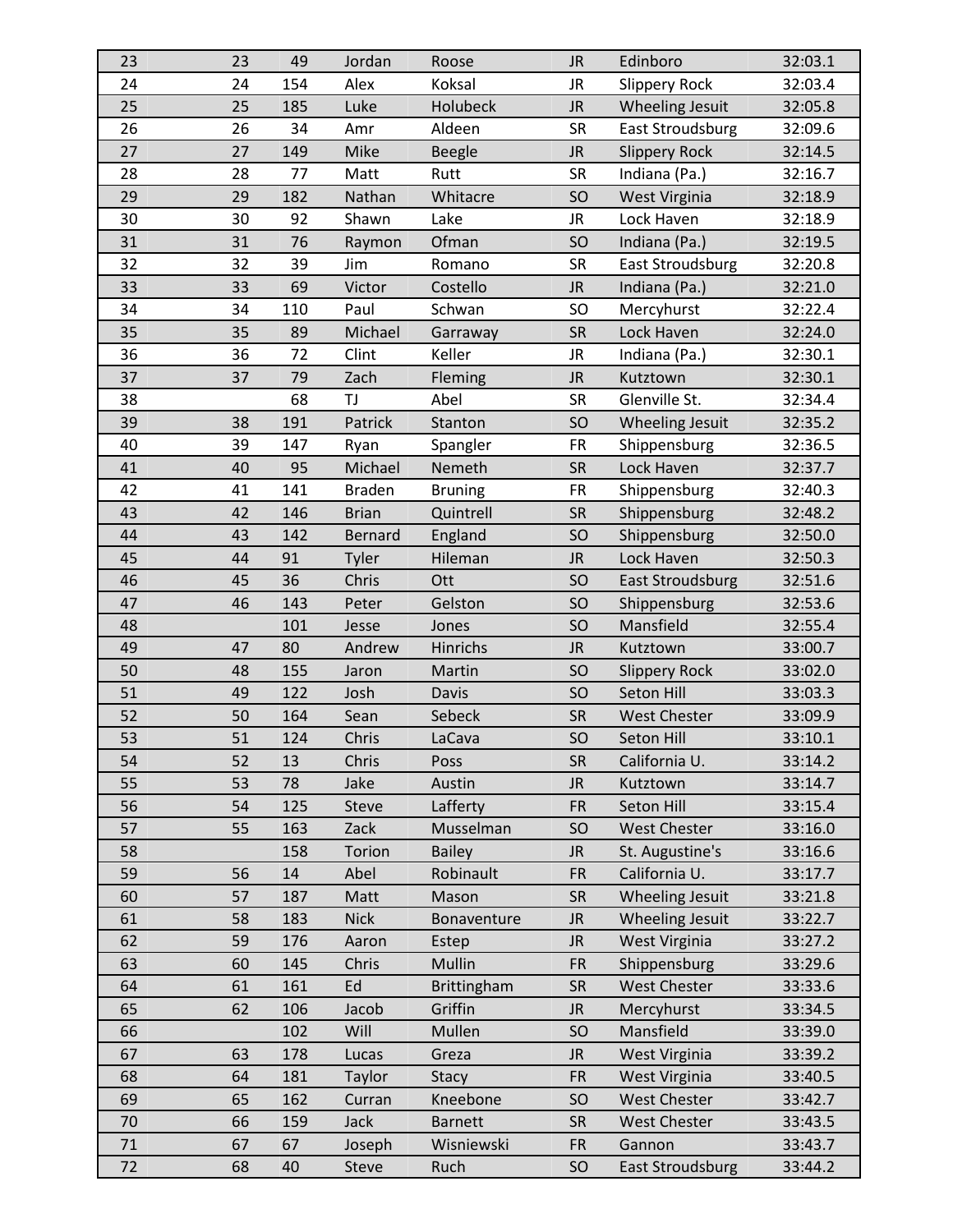| 73  | 69  | 184            | Chris           | Estrada        | <b>FR</b> | Wheeling Jesuit        | 33:45.2 |
|-----|-----|----------------|-----------------|----------------|-----------|------------------------|---------|
| 74  | 70  | 62             | C.J.            | Kennett        | <b>SR</b> | Gannon                 | 33:48.7 |
| 75  | 71  | 160            | Cody            | <b>Borders</b> | SO        | <b>West Chester</b>    | 33:48.9 |
| 76  |     | 116            | Andrew          | Shaffer        | <b>FR</b> | <b>Ohio Valley</b>     | 33:49.1 |
| 77  | 72  | 12             | Nicholas        | Pezza          | SO        | California U.          | 33:49.3 |
| 78  |     | 115            | Ben             | Murphy         | <b>JR</b> | Ohio Valley            | 33:52.3 |
| 79  | 73  | 16             | Leon            | Ulrich         | SO        | California U.          | 33:54.0 |
| 80  | 74  | 84             | Alex            | Watson         | <b>JR</b> | Kutztown               | 33:54.4 |
| 81  | 75  | 165            | Jake            | Siegel         | <b>FR</b> | <b>West Chester</b>    | 33:57.0 |
| 82  | 76  | 61             | Andy            | Hellmann       | <b>SR</b> | Gannon                 | 33:57.7 |
| 83  | 77  | 20             | <b>Nick</b>     | Lucento        | <b>SR</b> | Concord                | 34:00.1 |
| 84  | 78  | 73             | Alex            | Kolesar        | <b>FR</b> | Indiana (Pa.)          | 34:00.5 |
| 85  | 79  | 64             | <b>Brian</b>    | Svoboda        | SO        | Gannon                 | 34:01.9 |
| 86  |     | 10             | Kyle            | Phillips       | SO        | Bloomsburg             | 34:06.8 |
| 87  | 80  | 177            | Luke            | Finley         | <b>SR</b> | West Virginia          | 34:13.6 |
| 88  | 81  | 27             | Tommy           | <b>Boone</b>   | <b>JR</b> | Davis & Elkins         | 34:14.3 |
| 89  | 82  | 179            | Andrew          | Knotts         | <b>JR</b> | West Virginia          | 34:24.1 |
| 90  | 83  | 83             | Andrew          | Thompson       | <b>FR</b> | Kutztown               | 34:24.9 |
| 91  | 84  | 59             | Eric            | <b>Boring</b>  | SO        | Gannon                 | 34:26.2 |
| 92  | 85  | 81             | MacCaul         | Norman         | SO        | Kutztown               | 34:30.0 |
| 93  | 86  | 119            | Santo           | <b>Belle</b>   | <b>FR</b> | Seton Hill             | 34:30.1 |
| 94  |     | 8              | Zach            | Gilliom        | <b>FR</b> | Bloomsburg             | 34:31.1 |
| 95  | 87  | 26             | <b>Sterling</b> | Snyder         | <b>SR</b> | Concord                | 34:32.4 |
| 96  | 88  | 11             | Nicholas        | Gibson         | SO        | California U.          | 34:33.9 |
| 97  | 89  | 123            | Matt            | Engstrom       | <b>FR</b> | Seton Hill             | 34:35.9 |
| 98  | 90  | 66             | Adam            | Walker         | <b>JR</b> | Gannon                 | 34:41.3 |
| 99  | 91  | 114            | Michael         | Williamson     | <b>JR</b> | Mercyhurst             | 34:50.2 |
| 100 | 92  | 74             | Tim             | Lynch          | SO        | Indiana (Pa.)          | 34:54.7 |
| 101 | 93  | 75             | Corey           | Mitchell       | <b>FR</b> | Indiana (Pa.)          | 35:00.4 |
| 102 | 94  | 188            | Joe             | Molek          | <b>FR</b> | <b>Wheeling Jesuit</b> | 35:03.7 |
| 103 | 95  | 129            | <b>Darius</b>   | <b>Berry</b>   | <b>JR</b> | Shaw                   | 35:07.0 |
| 104 |     | 87             | Kyle            | Edwards        | SO        | Lincoln (Pa.)          | 35:18.9 |
| 105 | 96  | 58             | Scott           | Treadway       | SO        | <b>Fairmont St</b>     | 35:19.6 |
| 106 | 97  | 22             | Jake            | Munsey         | <b>FR</b> | Concord                | 35:24.1 |
| 107 | 98  | 25             | Craig           | Pritt          | <b>SR</b> | Concord                | 35:30.1 |
| 108 | 99  | 21             | Wes             | McKinney       | <b>SR</b> | Concord                | 35:30.5 |
| 109 | 100 | 23             | <b>Brandon</b>  | Perdue         | <b>FR</b> | Concord                | 35:31.9 |
| 110 | 101 | 65             | Drew            | Tordella       | <b>JR</b> | Gannon                 | 35:41.9 |
| 111 | 102 | 180            | Skyler          | <b>McCoy</b>   | <b>SR</b> | <b>West Virginia</b>   | 35:49.5 |
| 112 | 103 | 171            | Andrew          | Lowery         | <b>FR</b> | West Liberty St.       | 35:54.9 |
| 113 |     | $\overline{7}$ | Matt            | Ferry          | <b>FR</b> | Bloomsburg             | 36:10.0 |
| 114 | 104 | 107            | Robbie          | <b>Higgins</b> | SO        | Mercyhurst             | 36:13.8 |
| 115 | 105 | 32             | Dustin          | Mathers        | <b>SR</b> | Davis & Elkins         | 36:14.0 |
| 116 | 106 | 17             | Lenny           | Verdetto       | <b>FR</b> | California U.          | 36:25.3 |
| 117 |     | 9              | Aaron           | Lichtenwalte   | <b>SO</b> | Bloomsburg             | 36:25.8 |
| 118 |     | 86             | Wilson          | <b>Bailey</b>  | <b>JR</b> | Lincoln (Pa.)          | 36:30.2 |
| 119 |     | 104            | Eric            | Scherer        | <b>SO</b> | Mansfield              | 36:37.5 |
| 120 | 107 | 112            | Michael         | Wienczkowski   | <b>FR</b> | Mercyhurst             | 36:43.6 |
| 121 |     | 103            | Jake            | Portock        | <b>JR</b> | Mansfield              | 36:47.6 |
| 122 |     | 88             | Federico        | Ghelli         | <b>FR</b> | Lincoln (Pa.)          | 36:52.9 |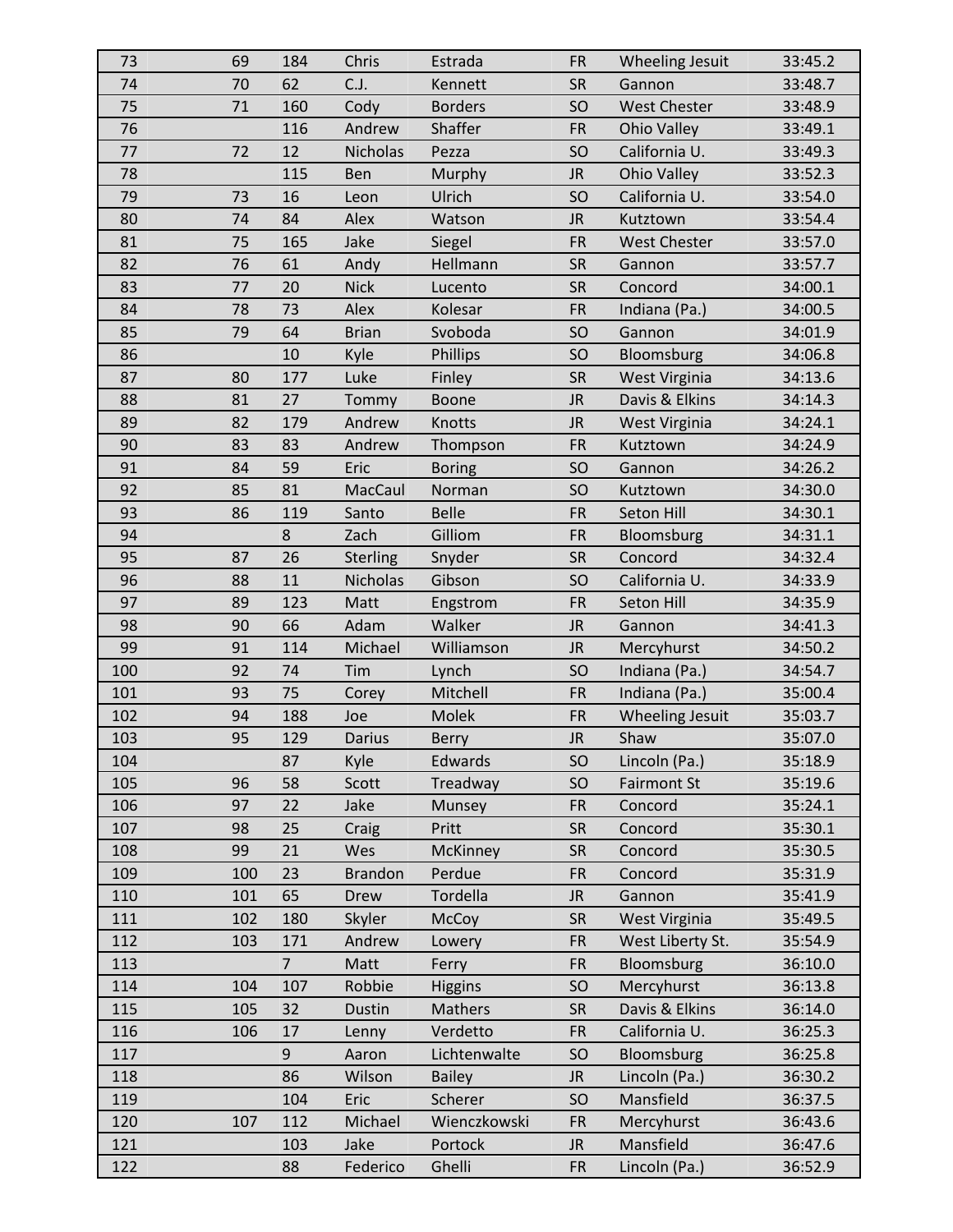| 123 | 108 | 15             | Steven         | Stoffel        | <b>FR</b> | California U.      | 36:53.5 |
|-----|-----|----------------|----------------|----------------|-----------|--------------------|---------|
| 124 | 109 | 30             | Zach           | Hanshaw        | <b>FR</b> | Davis & Elkins     | 37:02.7 |
| 125 | 110 | 55             | Lucas          | Gardner        | <b>FR</b> | <b>Fairmont St</b> | 37:27.9 |
| 126 | 111 | 113            | Nathan         | Wiest          | <b>SR</b> | Mercyhurst         | 37:30.7 |
| 127 | 112 | $\overline{4}$ | John           | Mundey         | <b>JR</b> | Alderson-          | 37:43.9 |
| 128 | 113 | 175            | Taven          | Rohrbaugh      | SO        | West Liberty St.   | 37:44.3 |
| 129 | 114 | 136            | <b>Marcus</b>  | Nelson         | <b>FR</b> | Shaw               | 37:49.6 |
| 130 | 115 | 169            | Clinton        | Hardman        | <b>FR</b> | West Liberty St.   | 37:59.6 |
| 131 | 116 | 5              | <b>Bryant</b>  | Western        | <b>FR</b> | Alderson-          | 38:12.8 |
| 132 | 117 | 167            | Camero         | Benson         | <b>FR</b> | West Liberty St.   | 38:15.7 |
| 133 | 118 | $\mathbf{1}$   | James          | Anderson       | <b>JR</b> | Alderson-          | 38:18.5 |
| 134 | 119 | 173            | Robert         | Oliver         | <b>FR</b> | West Liberty St.   | 38:22.2 |
| 135 | 120 | 33             | <b>Derek</b>   | <b>Sparks</b>  | <b>SR</b> | Davis & Elkins     | 38:36.5 |
| 136 | 121 | 31             | Owen           | Harnett        | <b>SR</b> | Davis & Elkins     | 38:47.4 |
| 137 |     | 118            | Krzysztof      | Pierzchala     | <b>SR</b> | Salem Int'l        | 39:20.8 |
| 138 | 122 | 109            | Dominic        | Pucella        | <b>JR</b> | Mercyhurst         | 39:38.4 |
| 139 | 123 | 168            | Justin         | <b>Byers</b>   | SO        | West Liberty St.   | 39:39.3 |
| 140 | 124 | 6              | <b>Brandin</b> | Wharton        | <b>FR</b> | Alderson-          | 39:44.8 |
| 141 | 125 | 56             | Austin         | <b>McFee</b>   | SO        | <b>Fairmont St</b> | 39:50.0 |
| 142 | 126 | 53             | Robert         | Alderman       | <b>FR</b> | <b>Fairmont St</b> | 40:27.7 |
| 143 | 127 | 28             | Andrew         | Carroll        | <b>FR</b> | Davis & Elkins     | 40:36.0 |
| 144 | 128 | 130            | Michael        | Caldwell       | <b>JR</b> | Shaw               | 40:51.5 |
| 145 | 129 | 137            | <b>Brandon</b> | Richburg       | SO        | Shaw               | 41:17.0 |
| 146 | 130 | $\overline{2}$ | Zach           | <b>Douglas</b> | <b>JR</b> | Alderson-          | 41:18.9 |
| 147 | 131 | 135            | Lawrenc        | Lewis          | <b>SR</b> | Shaw               | 41:38.9 |
| 148 |     | 117            | Taylor         | Palermo        | <b>JR</b> | Salem Int'l        | 42:46.2 |
| 149 | 132 | 57             | Logan          | Moore          | SO        | <b>Fairmont St</b> | 43:52.8 |
| 150 | 133 | 174            | Steven         | Riner          | <b>FR</b> | West Liberty St.   | 43:52.9 |
| 151 | 134 | 132            | Raymon         | Culver         | <b>JR</b> | Shaw               | 44:15.0 |
| 152 | 135 | 131            | Peter          | Chouquette     | SO        | Shaw               | 44:35.1 |
| 153 | 136 | 29             | Robert         | Orr            | <b>SR</b> | Davis & Elkins     | 45:41.1 |

# TEAM SCORE

# 1. Edinboro

```
3 6 7 8 10 (11) (23) = 34
```
Bryan Deibel, Dustin Thomas, Matt Link, Michael Thielman, Logan Kempney, Dominic Patrick, Jordan Roose

### 2. Lock Haven 1 14 15 30 35 (40) (44) = 95

Alex Monroe, Dylan Mountain, Nathan Zondlo, Shawn Lake, Michael Garraway, Michael Nemeth, Tyler Hileman

#### 3. East Stroudsburg 2 16 19 26 32  $(45)$   $(68) = 95$

Frank Fezza, Chris Schneider, Mike Pereira, Amr Aldeen, Jim Romano, Chris Ott, Steve Ruch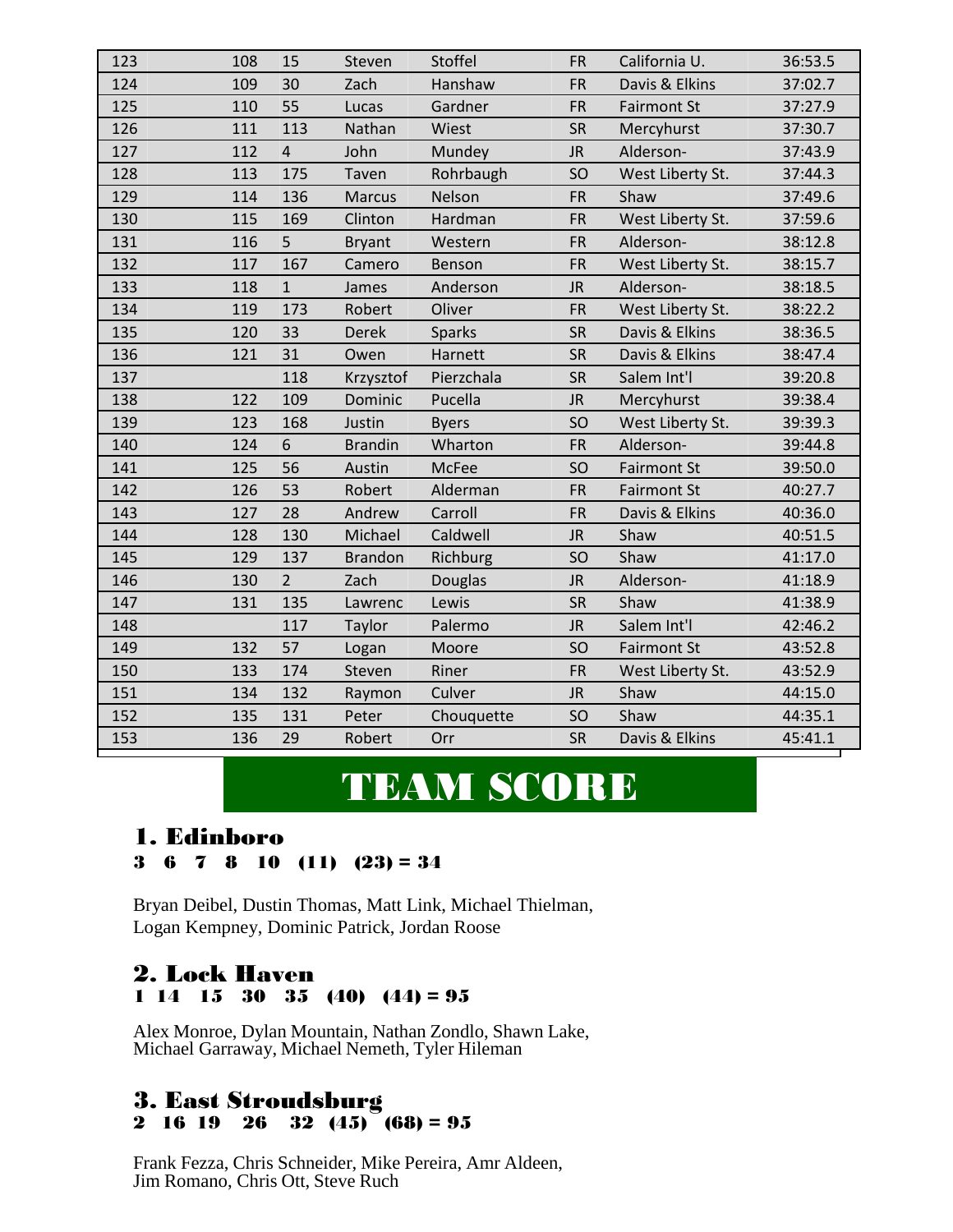### 4. Slippery Rock 12 18  $\overline{21}$   $\overline{22}$  24 (27) (48) = 97

Chris Grooms, Eric Geddis, Morgan Elliott, Travis Arrigoni, Alex Koksal, Mike Beegle, Jaron Martin

# 5. Shippensburg

#### 4 39  $\widehat{41}$  42 43  $\widehat{46}$  (60) = 169

Matt Gillette, Ryan Spangler, Braden Bruning, Brian Quintrell, Bernard England, Peter Gelston, Chris Mullin

### 6. Seton Hill

#### 9 13 49 51 54 (86) (89) = 176

Jon Bogert, Justin Weaver, Josh Davis, Chris LaCava, Steve Lafferty, Santo Belle, Matt Engstrom

# 7. Wheeling Jesuit

#### $5\quad 25\quad 38\quad 57\quad 58\quad (69)\quad (94) = 183$

Stewart Jones, Luke Holubeck, Patrick Stanton, Matt Mason, Nick Bonaventure, Chris Estrada, Joe Molek

# 8. Indiana (Pa.)

#### 28 31 33 36 78 (92) (93) = 206

Matt Rutt, Raymond Ofman, Victor Costello, Clint Keller, Alex Kolesar, Tim Lynch, Corey Mitchell

# 9. Kutztown

#### 20 37 47 53 74 (83) (85) = 231

Eli Weeks, Zach Fleming, Andrew Hinrichs, Jake Austin, Alex Watson, Andrew Thompson, MacCauley Norman

# 10. West Virginia Wesleyan

#### 29 59 63 64 80 (82) (102) = 295

Nathan Whitacre, Aaron Estep, Lucas Greza, Taylor Stacy, Luke Finley, Andrew Knotts, Skyler McCoy

### 11. West Chester

### 50 55 61 65 66 (71) (75) = 297

Sean Sebeck, Zack Musselman, Ed Brittingham, Curran Kneebone, Jack Barnett, Cody Borders, Jake Siegel

# 12. California U.

52 56 72 73 88 (106) (108) = 341 Chris Poss, Abel Robinault, Nicholas Pezza, Leon Ulrich, Nicholas Gibson, Lenny Verdetto, Steven Stoffel

### 13. Concord

#### 17 77 87 97 98 (99) (100) = 376

Robby Peters, Nick Lucento, Sterling Snyder, Jake Munsey, Craig Pritt, Wes McKinney, Brandon Perdue

# 14. Gannon

#### 67 70 76 79 84 (90) (101) = 376

Joseph Wisniewski, C.J. Kennett, Andy Hellmann, Brian Svoboda, Eric Boring, Adam Walker, Drew Tordella